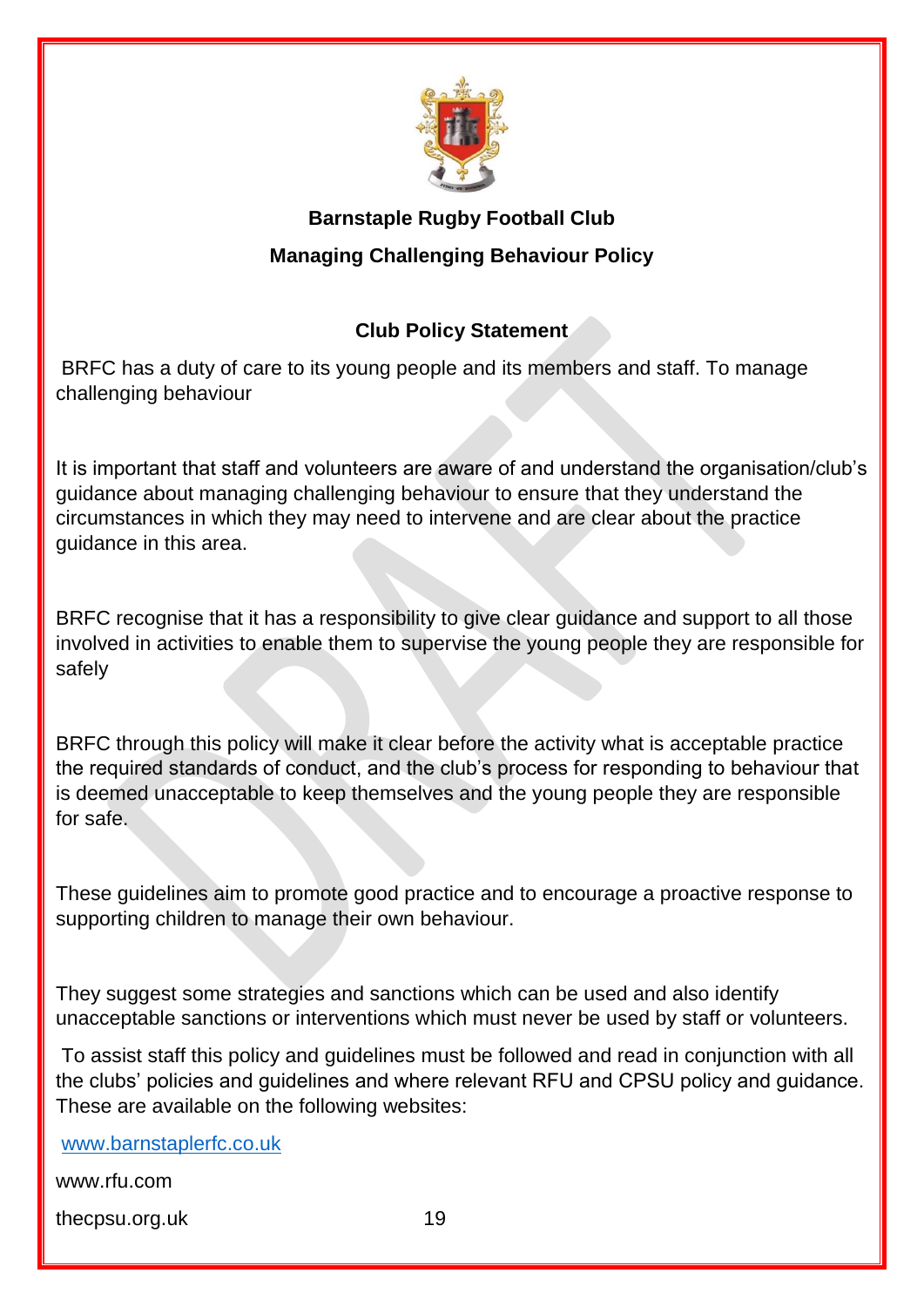In particular:

BRFC Anti- Bullying Policy

BRFC Safeguarding Children & Vulnerable Adults Policy

BRFC Vulnerable Adults Policy

BRFC Codes of Conduct

It is the responsibility of all BRFC club staff to ensure that they read and understand these policies and put the policy into practice.

If there are any questions or queries please contact the cubs welfare/safeguarding officer or club officials for guidance

The guidelines are based on the following principles:

- The welfare of the child is the paramount consideration.
- Children must never be subject to any form of treatment that is harmful, abusive, humiliating or degrading.

## **Guidelines for volunteers**

Some children exhibit challenging behaviour as a result of specific circumstances, e.g. a medical or psychological condition and staff/volunteers who deliver sports activities to children may, on occasions, be required to deal with a child's challenging behaviour.

When children are identified as having additional needs or behaviours that are likely to require additional supervision, specialist expertise or support, this should be discussed with parents/carers and where appropriate young people to ensure that an appropriate approach is agreed.

If required additional support and advice should be obtained from either the club safeguarding and welfare officer or/and external agencies such as Children's Services etc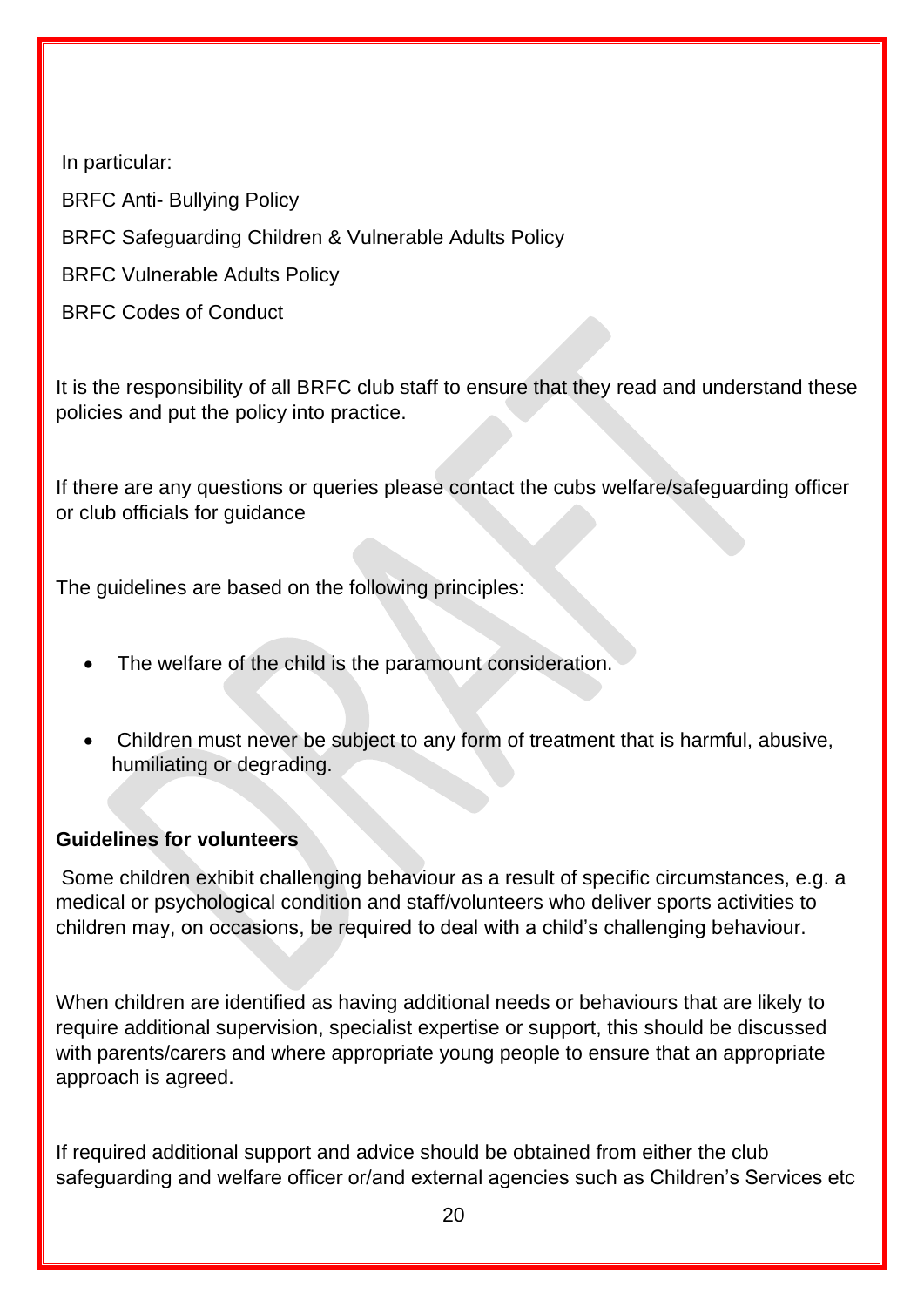Sport can make a significant contribution to improving the life experience and outcomes for all children and young people. Every child should be supported to participate and, only in exceptional circumstances where the safety of a child or of other children cannot be maintained, should a child be excluded from club activities.

#### **Planning Activities**

Good coaching practice requires planning sessions around the group as a whole but also involves taking into consideration the needs of each individual athlete within that group.

As part of session planning, coaches should consider whether any members of the group have presented in the past or are likely to present any difficulties in relation to the tasks involved, the other participants or the environment.

Where staff/volunteers identify potential risks, strategies to manage those risks should be agreed in advance of the session, event or activity. The planning should also identify the appropriate number of adults required to safely manage and support the session including being able to adequately respond to any challenging behaviour and to safeguard other members of the group and the staff/ volunteers involved.

The club should seek to work in partnership with parents/carers, and where necessary external agencies, to ensure that a child or young person can be supported to participate safely.

## **Agreeing Acceptable and Unacceptable Behaviours**

Staff, volunteers, children, young people and parents/carers by joining the club agree to the RFU codes of conduct.

A range of sanctions will be utilised by the club's discipline committee which may be applied in response to unacceptable behaviour if deemed appropriate by the committee. This may include in some circumstances referring to the RFU.

Issues of behaviour and control should regularly be discussed with staff, volunteers, parents and children in the context of rights and responsibilities. This could be done at the start of the season, in advance of a trip away on tour, or at other intervals as deemed appropriate.

When children are consulted and specifically asked, as a group, to draw up and agree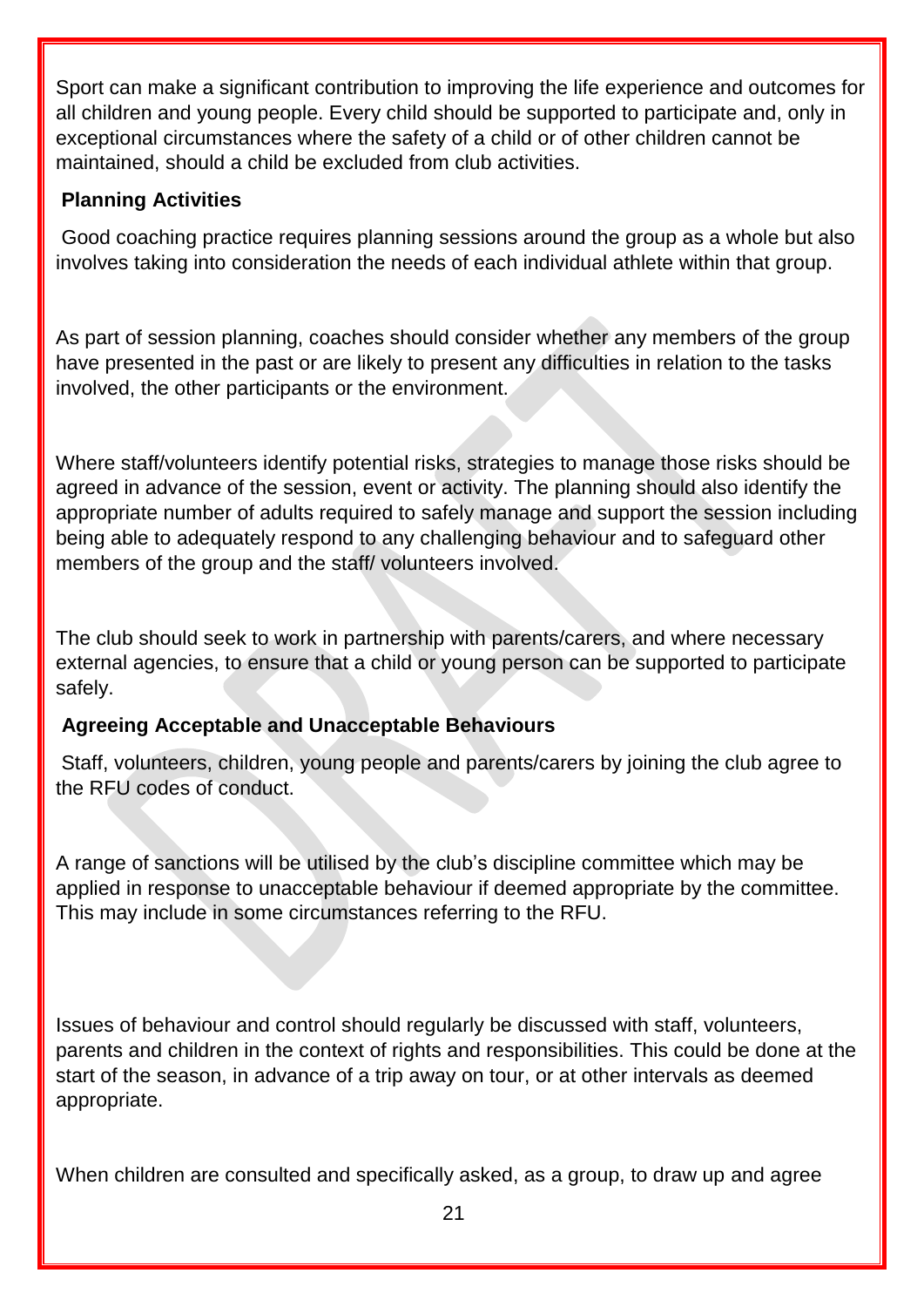rules that will govern their participation in club activities, experience indicates that they tend to arrive at a very sensible and working set of 'rules' with greater 'buy-in' from participants than those simply imposed by adults within the club. This strategy may be employed by the coaches as they feel appropriate.

# **Managing Challenging Behaviour How BRFC will respond:**

In responding to challenging behaviour, the response should always be proportionate to the actions, be imposed as soon as is practicable and be fully explained to the child and their parents/carers. In dealing with children who display negative or challenging behaviours, staff and volunteers might consider the following options:

- Time out from the activity, group or individual work.
- Reparation the act or process of making amends.
- Restitution the act of giving something back.
- Behavioural reinforcement rewards for good behaviour, consequences for negative behaviour.
- De-escalation of the situation talking through with the child or walk away
- Increased supervision by staff/volunteers.
- Use of individual 'contracts' or agreements for their future or continued participation.
- Sanctions or consequences e.g. missing a match/training session.
- Physical intervention (See below)
- As a last resort, if a child continues to present a high level of risk or danger to him or herself, or others, he or she may have to be suspended or barred from the group or club activities IE Temporary or permanent exclusion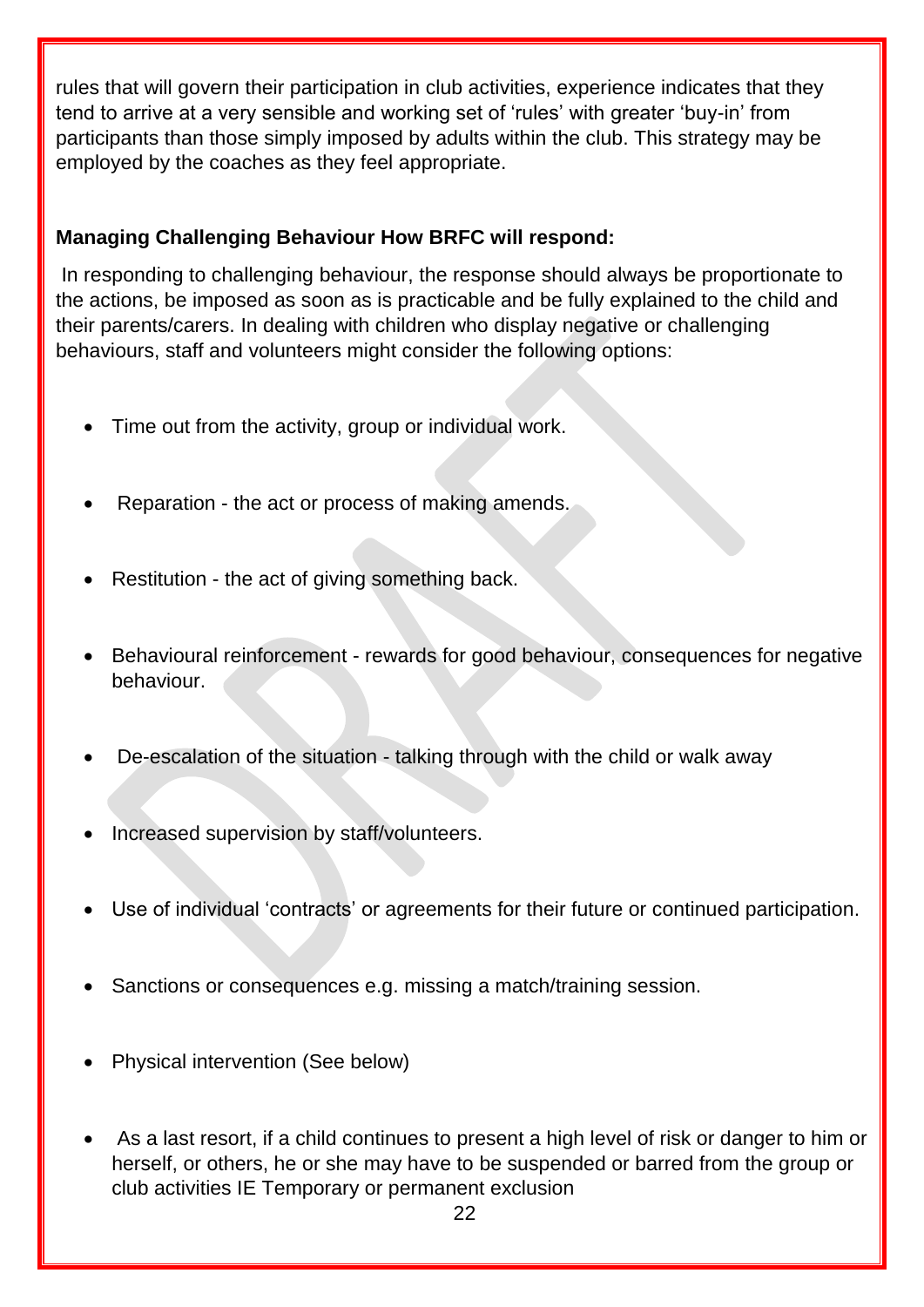- Support BRFC will seek additional/specialist support through working in partnership with other agencies to ensure a child's needs are met appropriately e.g. referral for support to Children's Social Care, discussion with the child's key worker if they have one, speaking to the child's school about management strategies (all require parental consent unless the child is felt to be 'at risk' or 'in need of protection').
- Reviewing Staff and volunteers should review the needs of any child for whom sanctions are frequently necessary. This review should involve the child, parents/carers and in some

cases others involved in supporting or providing services for the child and his/her family, to ensure an informed decision is made about the child's future or continued participation.

 Misconduct during matches may invoke the RFU disciplinary procedure. In this event the Club safeguarding Officers should be notified, and attend any disciplinary hearings to ensure the welfare of the child/children concerned is ensured.

The following should never be permitted as a means of managing a child's behaviour:

- Physical punishment or the threat of such.
- Refusal to speak to or interact with the child.
- Being deprived of food, water, access to changing facilities or toilets or other essential facilities.
- Verbal intimidation, ridicule or humiliation.
- $\bullet$

**Physical Intervention: Responding to high risk behaviours:** 

<u>23 and 23 and 23 and 23 and 23 and 23 and 23 and 23 and 23 and 23 and 23 and 23 and 23 and 23 and 23 and 23 and 23 and 23 and 23 and 23 and 23 and 23 and 23 and 23 and 23 and 23 and 23 and 23 and 23 and 23 and 23 and 23 a</u>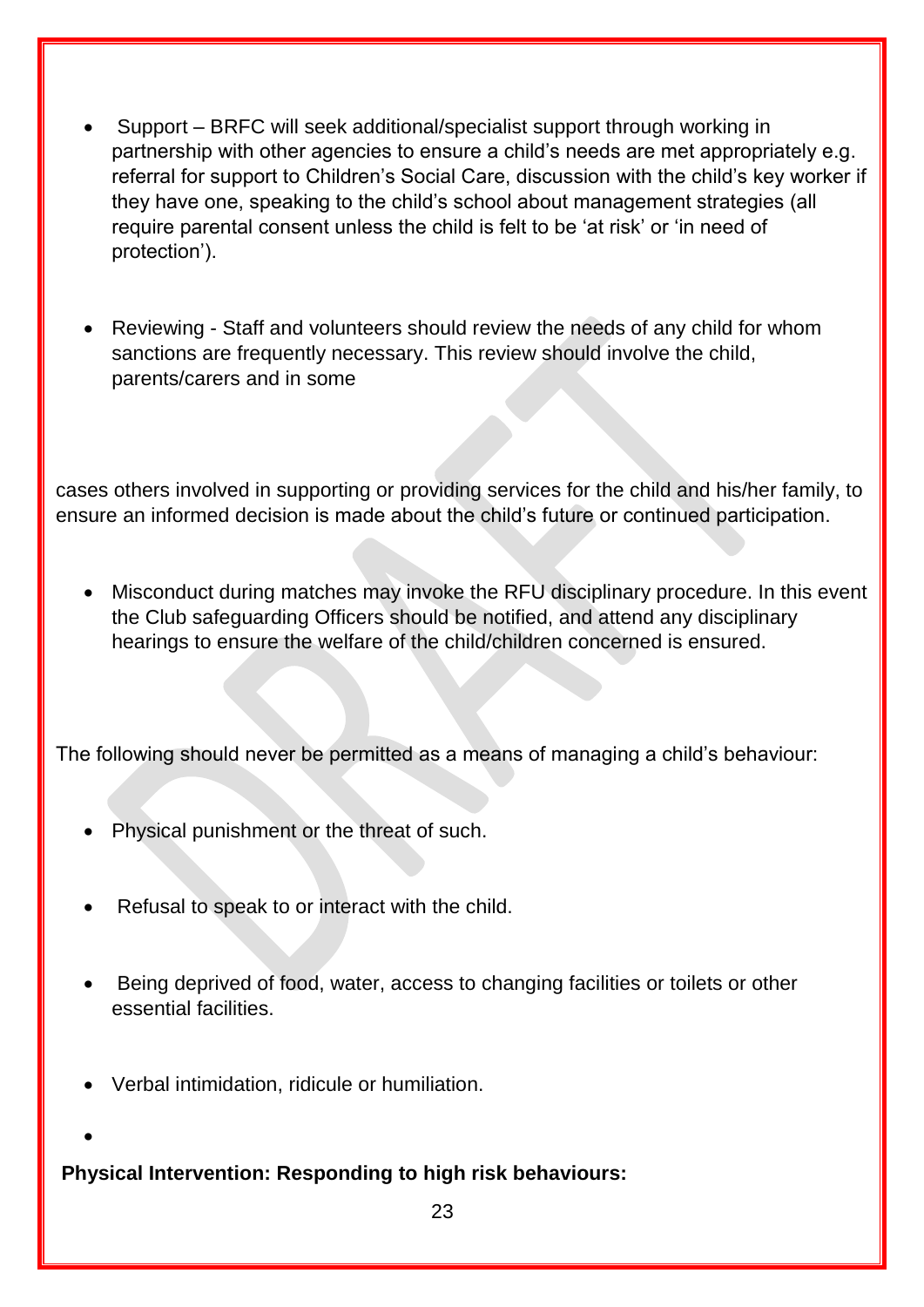- Any form of physical punishment of children is unlawful, as is any form of physical response to misbehaviour
- The use of physical intervention should always be avoided unless it is absolutely necessary to prevent a child injuring themselves or others, or causing serious damage to property
- It is particularly important that adults understand this both to protect their own position and the overall reputation of the organisation in which they are involved.
- A decision to restrain a child should be firmly based on the safety of the child and must NEVER be made as a punishment or to get children to comply with instructions
- All forms of physical intervention should form part of a broader approach to the management of challenging behaviour.
- Physical contact to prevent something happening should always be the result of conscious decision-making and not a reaction.
- Before physically intervening, the member of staff or volunteer should ask themselves, 'Is this the only option in order to manage the situation and ensure safety?' E.g. could I use another strategy?
- It is good practice to ensure that if you have to physically intervene in a situation with a child/young person, it is in the least restrictive way necessary to prevent them from getting hurt, and used only after all other strategies have been exhausted.
- Wherever possible this should be carried out by at least two members of staff and for as short as time as possible talking their way out of the physical intervention
- Consider swapping members of staff during the intervention to enable the young person a get out and reduce tension and stress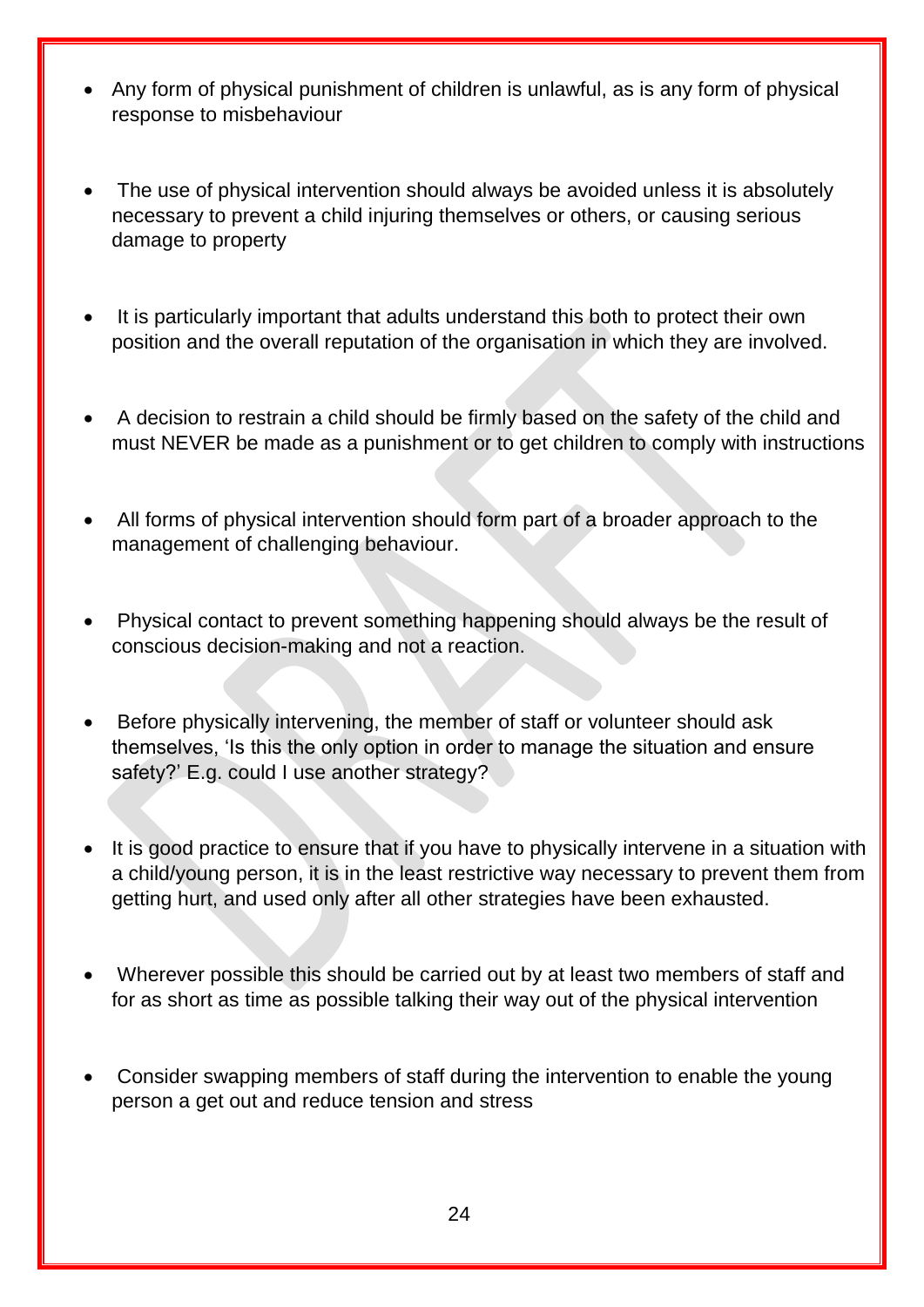Studies have shown that, where these strategies are used, children and young people understand and accept the reasons for the intervention. The following standards must always be considered:

- Contact should be avoided with buttocks, genitals and breasts. Staff/volunteers should never behave in a way which could be interpreted as sexual.
- Any form of physical intervention should achieve an outcome that is in the best interests of the child whose behaviour is of immediate concern.
- Staff/ volunteers should consider the circumstances, the risks associated with employing physical intervention compared with the risks of not employing physical intervention.
- The scale and nature of physical intervention must always be proportionate to the behaviour of the young person and the nature of harm/ damage they might cause.
- All forms of physical intervention should employ only a reasonable amount of force.
- The minimum force needed to avert injury to a person or serious damage to property and applied for the shortest period of time.
- Staff/volunteers should never employ physical interventions which are deemed to present an unreasonable risk to children or staff/volunteers.
- Staff/volunteers shall never use physical intervention as a form of punishment.
- Physical intervention should NOT involve inflicting pain
- Where children are identified as having additional needs or behaviours that are likely to require physical intervention this should be discussed with parents/carers and where necessary the club will seek advice from or to work in partnership with external agencies (e.g. Children's Social Care) to ensure that a child or young person can be supported to participate safely.